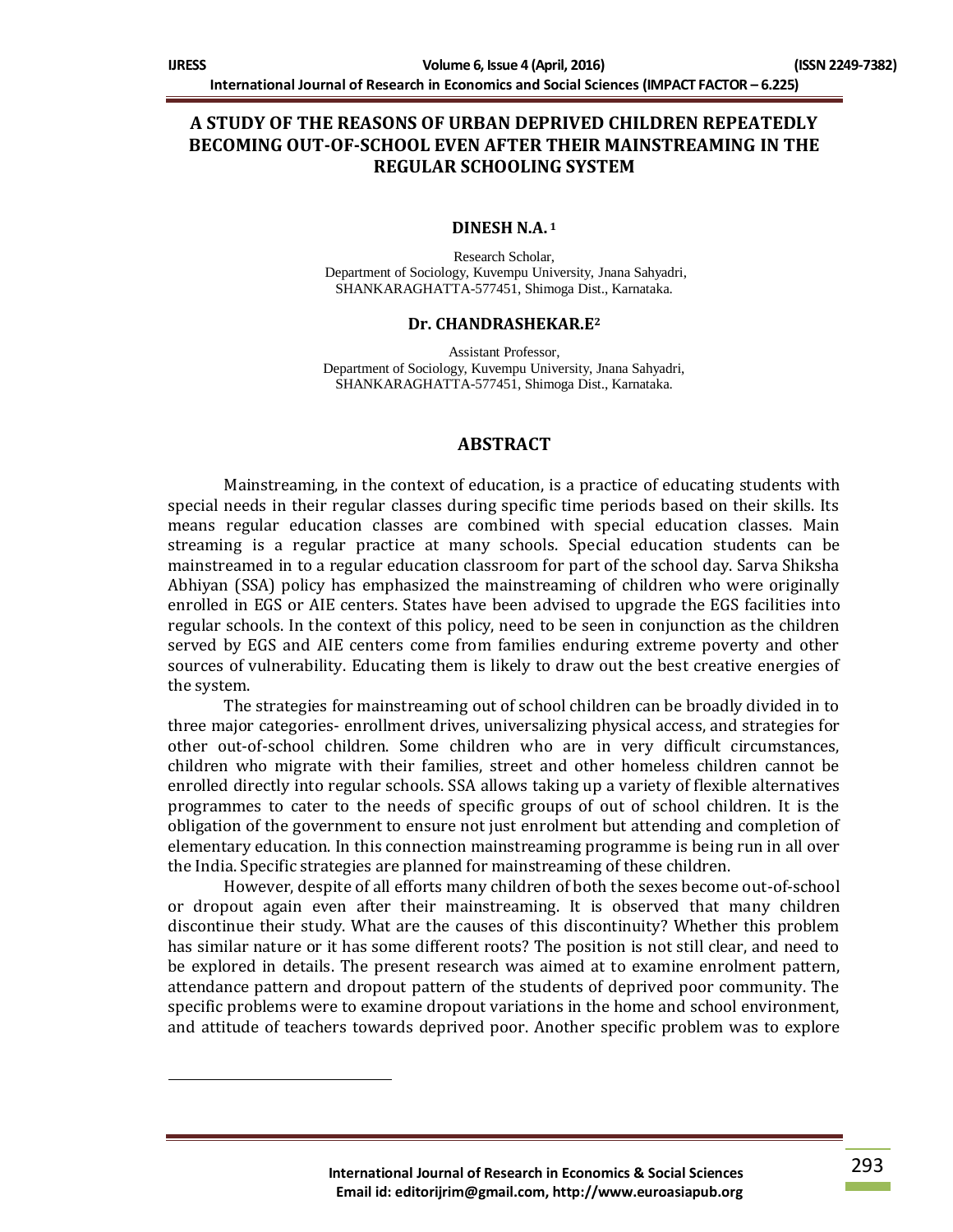the role of home environment, school environment and attitude of teachers in determining the dropout in children after their mainstreaming.

## **INTRODUCTION**

Education is a basic need and right of every human being. It seeks to develop innate inner capacities of man. **Education is the manifestation of the divine perfection, already existing in man** (Vivekananda)**.** Education gives knowledge of the word around us it develops in us a perspective of looking of life. It helps us build opinion and have point of view on things in life. Education is important as it teaches the right behavior and good manners, thus, makes civilized. It teaches how to lead life and organizational skills. It develops social skills for interacting with others. It is the basis of culture and civilization. The right to education is a fundamental human right. Every individual, irrespective of cast, gender, nationality, ethnic or social origin, religion or political preference, age or disability, is entitled to free elementary education (Universal Declaration of Human Right, 1948). Education narrowly refers to formal institutional instruction. Generally, international instruments use the term in this sense and the right to education, as protected by International Human Rights Instruments, refers primarily to education in a narrow sense (UNESCO, 1960).

The Universal Declaration of Human Rights states that everyone has the right to education; hence the right applies to all individuals, although children are understood as the main beneficiaries (Beiter, 2005). The right to education is a universal entitlement to education, a right that is recognized as a human right. According to the International Covenant on Economic, Social and Cultural Rights, the Right to Education includes the right to free, compulsory primary education for all, an obligation to develop secondary education accessible to all, in particular by the progressive introduction of free secondary education, as well as an obligation to develop equitable access to higher education, ideally by the progressive introduction of free higher education. In addition to these access to education provisions, the right to education encompasses the obligation to rule out discrimination at all levels of the educational system, to set minimum standards and to improve quality of education (UNESCO & UNISEF, 2007). The Right to Education is separated in to three levels: primary (elemental orfundamental) education, secondary (elementary, technical and professional) education, and higher (university level) education.

The Right of Children to Free and Compulsory Education Act or **Right to Education Act (RTE)**, which was passed by the Indian Parliament (2009) describes the modalities of the importance of free and compulsory education for children (between 6 and 14) in India under Article 21-A of the Indian Constitution which proclaims that all children should be in school and received free and compulsory education. The success of right to education act which has enforced from April 2010 in India highly depends on the accountability of its government (State Project Office, RGSM, 2009). The Sarva Shiksha Abhiyan (SSA) is the National programme launched for the implementation and achievement of the goals in this regard.

In exercise of the powers conferred by section 38 of right of education to free and compulsory education act, 2009, the state government makes some rules: these rules may be called the Chhattisgarh right of children to free and compulsory education rules, 2010.

**Mainstreaming**, in the context of education, is a practice of educating students with special needs in their regular classes during specific time periods based on their skills. Its means regular education classes are combined with special education classes. Students with special needs who cannot function in a regular classroom to a certain extent "belong" to the special education environment. Main streaming is a regular practice at many schools.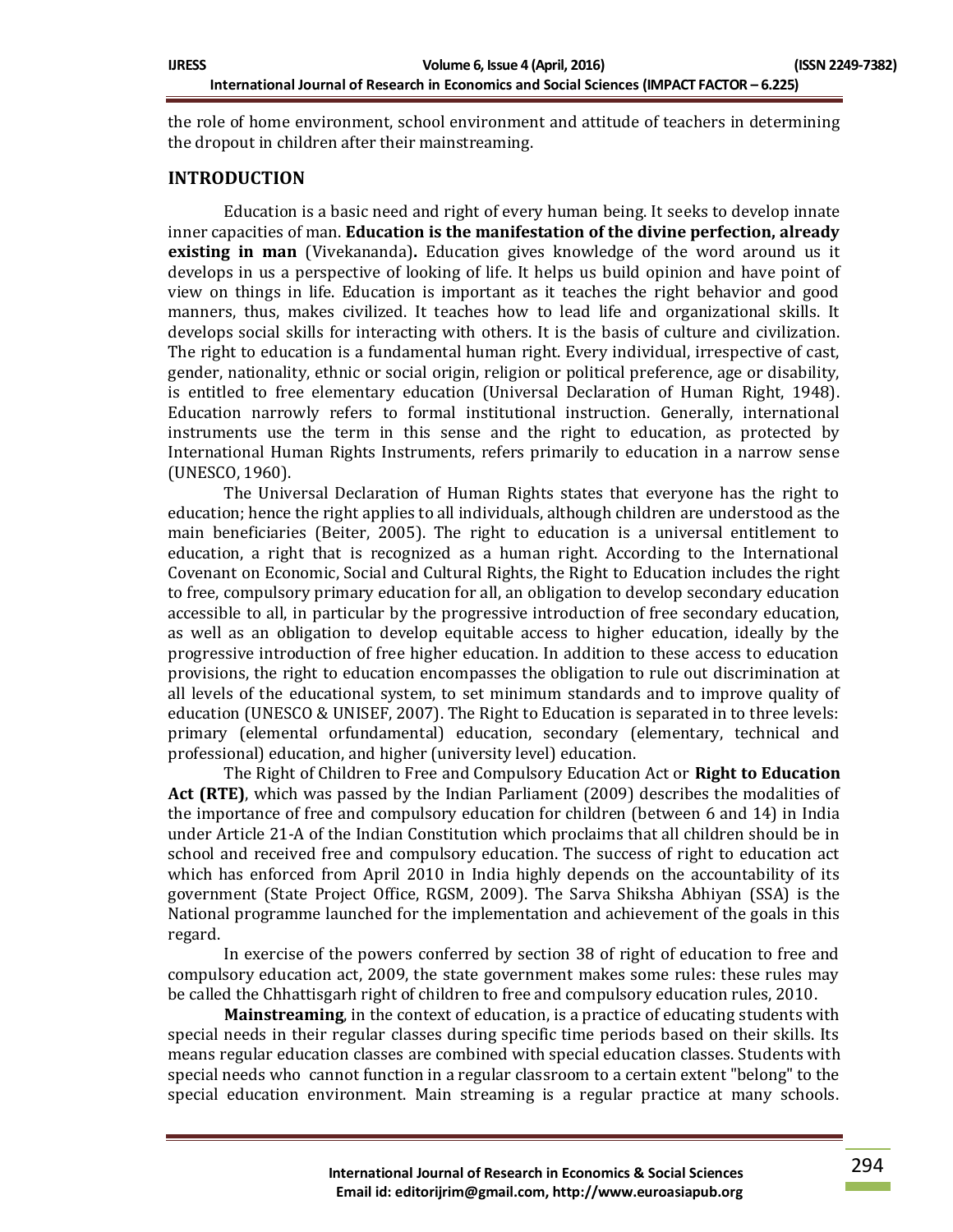| <b>IJRESS</b> | Volume 6, Issue 4 (April, 2016)                                                            | (ISSN 2249-7382) |  |
|---------------|--------------------------------------------------------------------------------------------|------------------|--|
|               | International Journal of Research in Economics and Social Sciences (IMPACT FACTOR – 6.225) |                  |  |

Special education students can be mainstreamed in to a regular education classroom for part of the school day. Students have the ability to work "one-on-one" with special education teachers, addressing their needs for remediation during the schooling. This system gained importance in the opinion of many researches and education its (Sindelar & Deno, 1978). Mainstreamed is customization and often relies on the judgment of the regular classroom teacher and the special education teacher, both of whom keep in constant communication to clearly evaluate a student's" progress. Mainstreaming allows the special education students to take full advantage of all available resources.

SSA policy has emphasized the mainstreaming of children who were originally enrolled in EGS or AIE centers. States have been advised to upgrade the EGS facilities into regular schools. In the context of this policy, need to be seen in conjunction as the children served by EGS and AIE centers come from families enduring extreme poverty and other sources of vulnerability. Educating them is likely to draw out the best creative energies of the system (as the experience of many countries has established). It is important, therefore, that the flexible methods used by EGS and AIE centers are utilized and incorporated into the curriculum of the regular schools into which such centers are upgraded.

# **OBJECTIVES OF THE STUDY**

- 1. To study the attendance pattern of the urban deprived children.
- 2. To study the dropout pattern of the urban deprived children
- 3. To understand the causes of becoming out-of-school again.

#### **HYPOTHESES**

- 1. There would be no education level, sex and category variation in attendance pattern of urban deprived children.
- 2. There would be no education level, sex and category variation in dropout pattern of urban deprived children.
- 3. There would be no significant difference among groups formed on the basis of sex, category and drop-out on family environment.
- 4. There would be no significant difference among groups formed on the basis of sex, category and drop-out on school environment.

## **METHODOLOGY**

Mainstreaming of the students who joined the schools in the special campaign under RTE in Chhattisgarh is being run in two districts only. These districts are Raipur and Raigarh. The programme of mainstreaming has been launched in urban area only. Despite of all the efforts, the drop out problem of mainstreamed students is still a big concern. Keeping in mind the problem of these dropouts, an attempt was made to find out the reasons of urban deprived children repeatedly becoming out-of-school even after their mainstreaming in the regular schooling system. For the study of the objectives and testing the hypotheses a specific methodology was employed, a brief description of that is presented as under

## **SAMPLE**

1. Mainstreaming programme is run in urban area of two districts Davanagere and Chuitradurga. Sample was drawn from those schools where mainstreamed children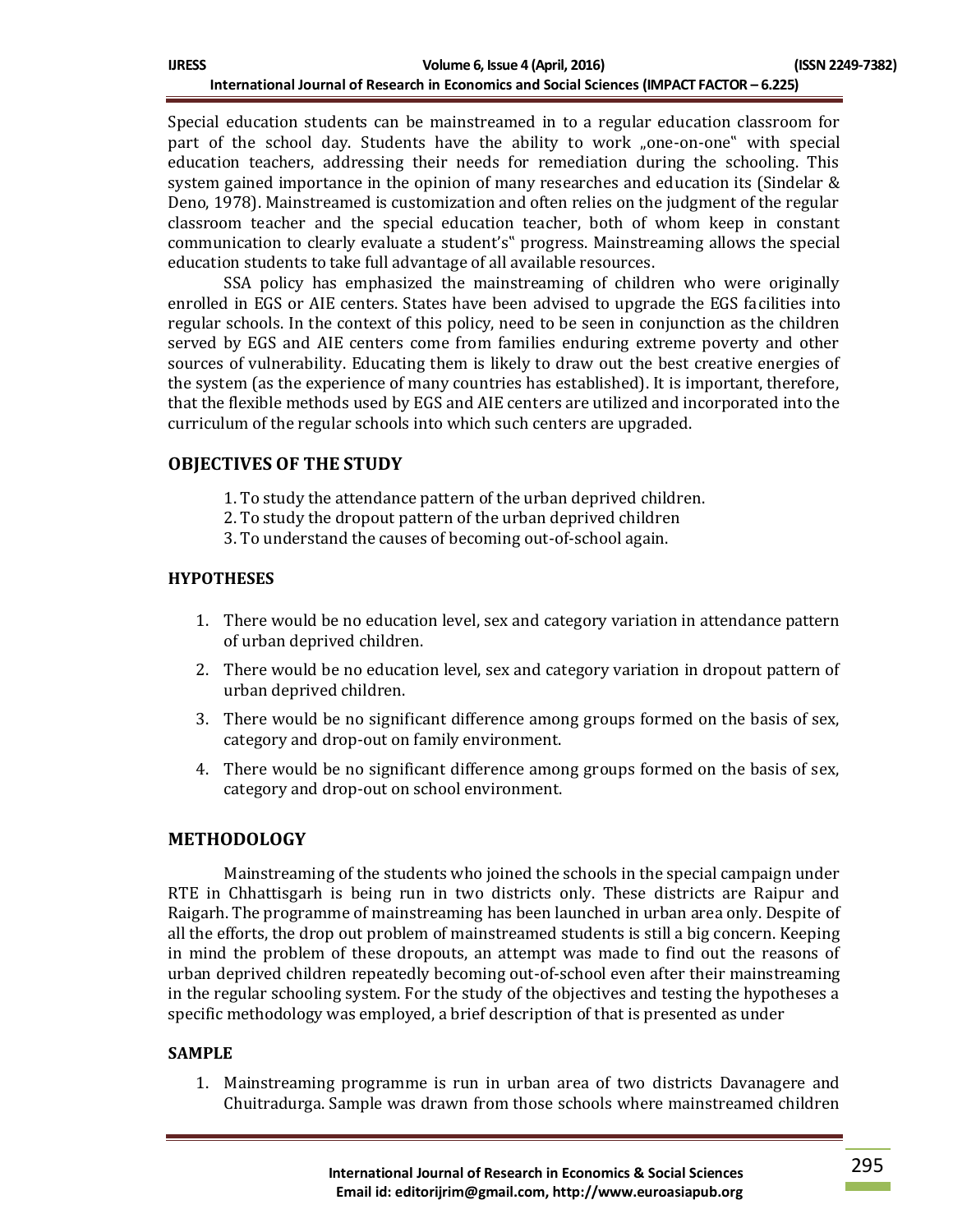were enrolled. All the students taught in class 1 to 6 in these schools were included in the sample for the study of attendance and drop-out patterns.

2. There were 57 mainstreamed dropouts and 86 school dropouts selected. Also, 127 and 52 regular students from mainstreamed and school category were taken for comparison purpose.

## **DESIGN**

- 1. To study the objective number 1 and 2, **a survey** of schools where mainstreamed children were enrolled was made.
- 2. To examine whether home environment, school environment, attitude of teachers and causes for leaving schools are different for the different groups of dropouts, **four separate group design** was opted.
- 3. To study sex, category and dropout variation in home environment, school environment and attitude of teachers, **2 x 4 x 2 factorial design** taking two levels of sex (boys and girls), 4 levels of caste category (i.e., SC, ST, OBC and GEN) and two levels of dropout (i.e., dropout and regular) was employed.
- 4. To explore the role of home environment, school environment, attitude of teachers and causes for leaving the schools in **classification** of students into different groups of dropout, obtained data in the study of objective three were used taking factors of home environment, school environment, causes for leaving schools and attitude of teachers as predictors and dropout categories as classification or outcome variable.

## **TOOLS**

To assess attendance pattern, dropout pattern, home environment, school environment, attitude of teachers toward poor students, and causes of leaving the school, appropriate measures were developed.

## **RESULTS**

## **Enrolment Profiles**

Trends of enrolment in primary and upper primary level classes are decreasing. Less number of children was getting admission in government run schools of urban area. It is in contrast with population growth. One reason may be the preference for private schools run in the same area. Girls' enrolment is higher than boys in all the classes (except class 2 and 7). It is also an unnatural trend; census report demonstrates that population of girls is less than the boys but enrolment of girls is higher than boys. It may be because of preference for boys to send them in private schools. A discriminatory behaviour against female child is evident by the findings of the present research. Share of admitted students demonstrate that OBC students were about 55%, SC students were about 22%, General students were 12% and ST students were about 11%.

# **Attendance Profiles**

Attendance of girls was higher than the boys in all the class. However, the average attendance was about 50% days in primary, while it was about 36% at upper primary level. Attendance of OBC students was higher than any other category students in all the classes. Students of general category were lower in primary classes. Attendance of SC and ST students were at average, but it was lower in middle classes.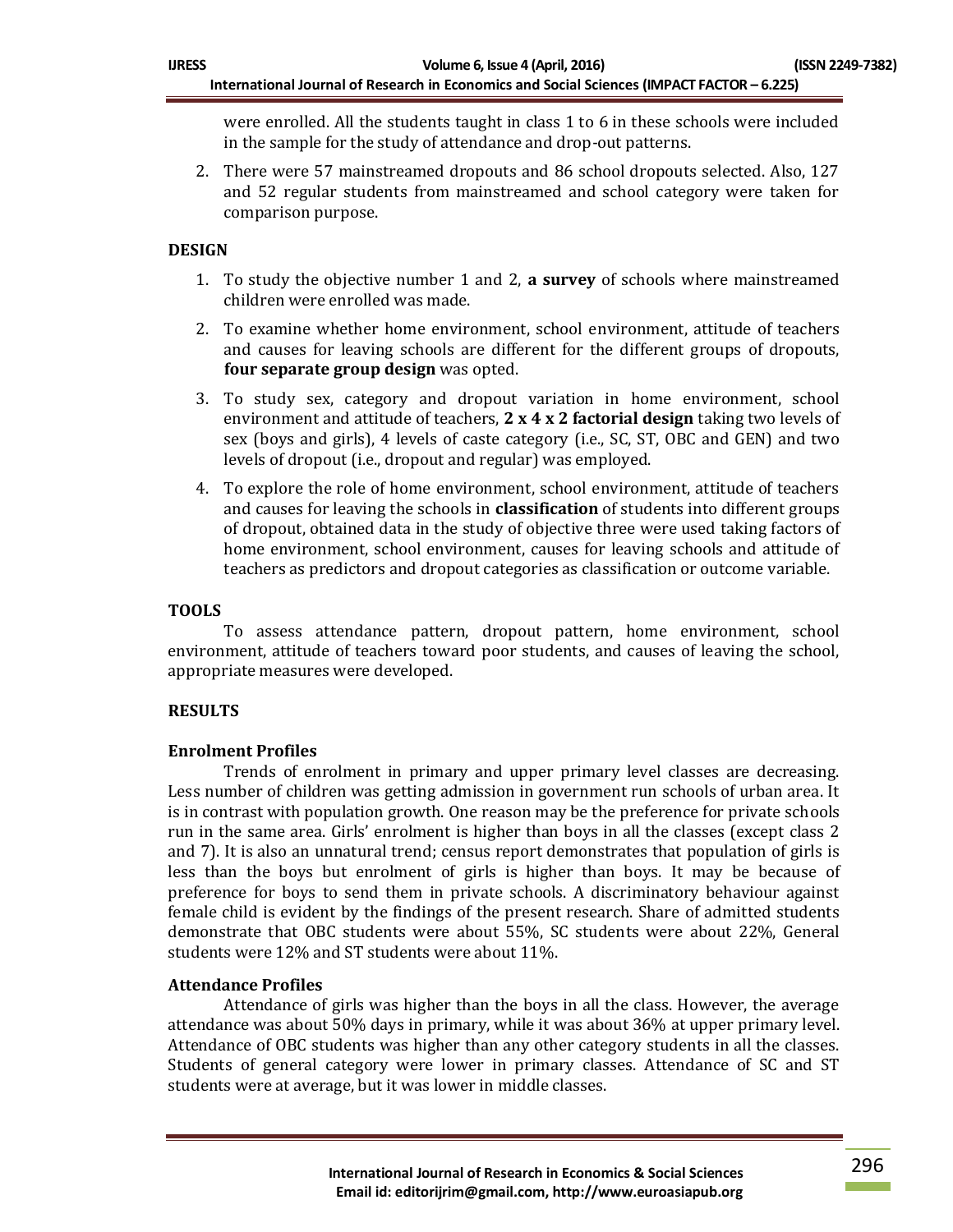| <b>IJRESS</b> | Volume 6, Issue 4 (April, 2016)                                                            | (ISSN 2249-7382) |  |
|---------------|--------------------------------------------------------------------------------------------|------------------|--|
|               | International Journal of Research in Economics and Social Sciences (IMPACT FACTOR - 6.225) |                  |  |

## **Dropout profile**

Dropout rate was higher in girls than boys at initial level (i.e. class 1 to 4) while more boys left the school in classes 5 and 6. In class 8 dropout rates was higher in girls. Dropout rate in OBC was relatively lower; while it was higher in general category students. ST students showed highest dropout percentage in class 1, but their rate was decreasing. SC students showed mixed trend, however, students of all the categories showed lowest dropout in class 8.

#### **Home Environment: Gender, Category and Dropout Variations**

Mainstreamed dropouts as well as school dropouts showed that their family environment was more abusive and de-motivating for learning than non dropouts or regular students. In comparison to regular students, their minimum requirements, learning requirements and secondary requirements were less fulfilled in the family. They also had less facilities and less study motivating environment at home. Home environment for boys was found to be more favourable than for girls as their learning and secondary requirements were more fulfilled, and family had more motivating environment for their study. Motivating family environment for OBC and General Category students was higher than the students of SC and ST category. Girls of dropout group found their family relation more abusive than the regular boys and girls. Their secondary needs were also fulfilled less than dropout boys and regular students. Dropout of general category also reported that they had most abusive family relation than subjects of any other groups.

#### **School Environment: Gender, Category and Dropout Variations**

It was observed that majority of the students rated their school having good provision of providing facilities to students, teachers were punctual and toilet and drinking water facilities were good. Teaching facilities in the school was moderate and psychological factors like pressure for learning, teacher fears, and indiscipline was observed up to some extent. Shortage of classroom and teachers was also reported by some students. Some students also reported that they were being involved in cleaning of their schools. Discipline maintain by teachers was observed by only few students. Discriminatory behaviour (both, caste and gender basis) and sexual harassment in the 5 school were also reported by the few students. Student's exploitation by teacher for personal work was rare but was prevalent. In comparison with regular students, mainstreamed and school dropouts observed more than their counterparts that schools had teaching facilities and required amenities but they were also facing discriminatory behaviour and sexual harassment in the schools. They also observed that discipline problem was there in the school and school were facing shortage of teachers and classroom. Boys were found to be more critical than girls; they observed the scarcity of teachers and indiscipline in school. OBC and general category students observed that their schools had greater facilities and create more learning pressure, while SC and ST students were of opinion that discriminatory behaviour was prevalent in the school. Dropout boys reported more scarcity of teacher and indiscipline in the school than dropout girls and regular students. Though scarcity of teacher was reported more by SC, ST and OBC dropout but in general category, regular students were reporting more about it. Discriminatory behaviour was observed more by SC and ST dropout while there was no difference between dropout and regular students of OBC and general category. Basic amenities was reported in a similar manner by regular students while SC and ST dropout observed it more and OBC dropout observed it least available in the school.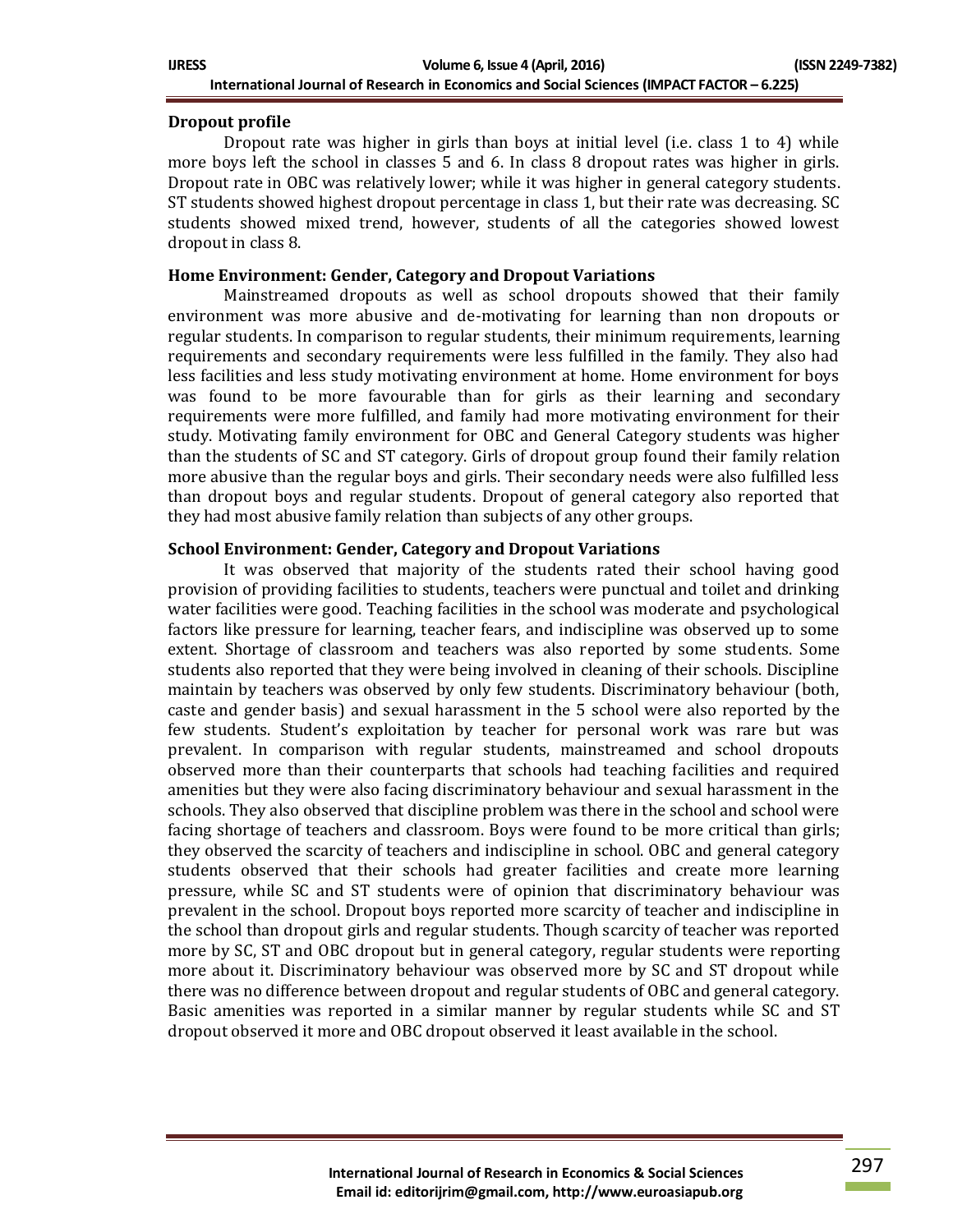## **Attitudes of teachers towards deprived children: Gender, Category and Dropout variations**

Mainstreamed dropouts perceived that their teachers had least favourable attitudes towards deprived and poor children; school dropouts were the second who had the similar opinion. On other hand, regular students observed that their teachers had more favourable attitude for deprived and poor children. As far as interaction between sex and dropout is concerned, regular students perceived that the teachers had more favourable attitude while dropout boys felt least favourable attitude of teachers.

#### [ **Causes for Leaving the Schools: Gender, Category and Dropout Variations**

Mainstreamed dropout and regular dropouts perceived that the major causes for their leaving the schools were personal factors, peer factors, looking after family members, working for livelihood and distance of schools. The scores on these dimensions were higher than the regular students. However, one regular student (girls) reported that the major cause for her leaving the school was her marriage which indicates that child marriage is prevalent in poor urban society. Boys insisted peer related causes to be responsible for their leaving the school while girls reported the main cause of leaving their school was looking after family members. The similar result was seen in the case of dropouts and regular subjects. It is also evident that personal reasons were reported as a responsible factor for leaving the school by dropout subject while regular students did not show such emphasis on the personal factor.

## **Determinants of Dropout/Continuance of the Study**

There are 23 factors which were found to be significant predictor of mainstreamed dropout vs. mainstreamed regulars. The significant predictors of dropout are (1) Personal factors for leaving the school, (2) Peer factors for leaving the school, (3) Lack of fulfillment of learning needs, (4) Working for livelihood, (5) lack of motivating family environment, (6) Less favourable attitude of teachers, (7) Higher de-motivating family environment, (8) Lack of fulfillment of secondary needs, (9) Lack of fulfillment of minimum requirements, (10) Discriminatory behaviour, (11) Lack of additional facilities, (12) Abusive family relations, (13) Looking after family members, (14) Higher age, (15) Teaching facilities & encouragement, (16) Being a girl, (17) Indiscipline in school, (18) School cleaning by stud, (19) Less number of classrooms, (20) Sexual harassment, (21) Fear of teachers, (22) Lack of basic facilities and (23) Learning pressure.

There are 13 factors which were found to be significant predictor of school regulars vs. school dropouts. The significant predictors of school regular or continuance of study in schools are (1) Low level of personal factors for leaving the school, (2) Motivating family environment (3) Favourable attitude of teachers, (4) Low level of peer factors for leaving the school, (5) Fulfilment of learning needs, (6) Low age (7) Less involvement in working for livelihood, (8) Number of teachers in the school, (9) Fulfilment of secondary needs, (10) Availability of basic facilities in the schools, (11) Discipline maintained by the teachers, (12) fulfilment of secondary needs, and (13) parental income.

# **CONCLUSION**

Trends of enrolment in primary and upper primary level classes are decreasing. Less number of children was getting admission in government run schools of urban area. It is in contrast with population growth. One reason may be the preference for private schools run in the same area.

Girls' enrolment is higher than boys in all the classes (except class 2 and 7). It is also an unnatural trend; census report demonstrates that population of girls is less than the boys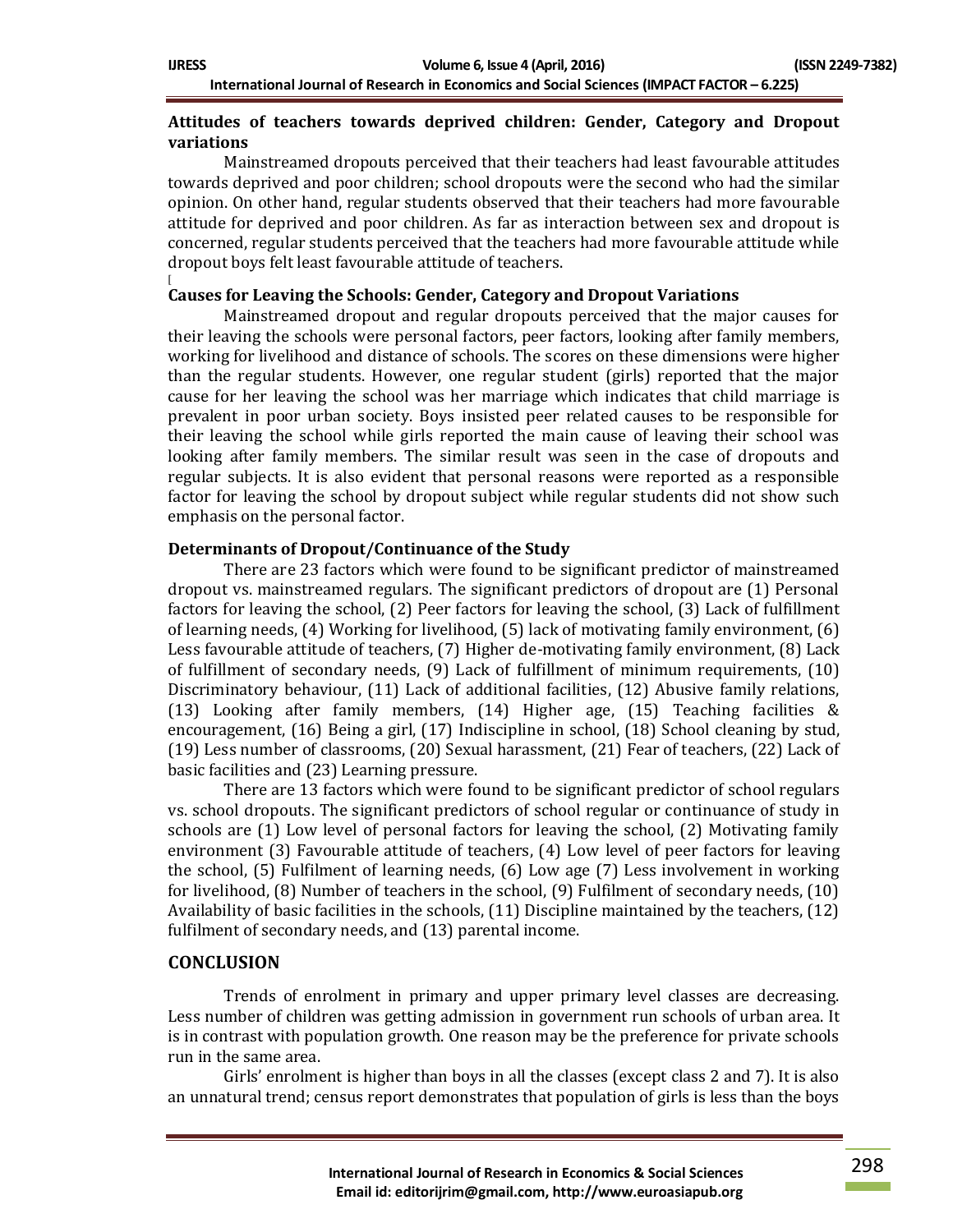but enrolment of girls is higher than boys. It may be because of preference for boys to send them in private schools. A discriminatory behaviour against female child is evident by the findings of the present research. Share of admitted students demonstrate that OBC students were about 55%, SC students were about 22%, General students were 12% and ST students were about 11%. Attendance of OBC students was higher than any other category students in all the classes. Students of general category were lower in primary classes. Attendance of SC and ST students were at average, but it was lower in middle classes. Dropout rate in OBC was relatively lower; while it was higher in general category students. ST students showed highest dropout percentage in class 1, but their rate was decreasing. SC students showed mixed trend, however, students of all the categories showed lowest dropout in class 8.

It was observed that majority of the students rated their school having good provision of providing facilities to students, teachers were punctual and toilet and drinking water facilities were good. Teaching facilities in the school was moderate and psychological factors like pressure for learning, teacher fears, and indiscipline was observed up to some extent. Shortage of classroom and teachers was also reported by some students.

Enrolment in government schools is decreasing. The possible reasons may be the attraction of private schools, and loss of favour of government run schools due to various factors. Those factors should be identified and be resolved. The average attendance of students was 50% in primary level classes and only about 36% in middle level classes; it is very low attendance. The causes of low attendance should be explored and be resolved. Results regarding family environment showed that there was gender discrimination in the families of urban deprived children; fulfilment of learning requirements and secondary needs of girls were less than boys and also, motivating for learning was less for girls than boys. It must be considered while managing the community participation in the school activities, specifically for management of dropout problems. Though involvement of students in cleaning the schools was found to be associated with less number of dropouts, however, students were getting involved in cleaning the school; it should not be a practice. But dropouts like it. It suggests that cleaning of school/classroom may be adopted as one of the learning object for few days (weekly). Such type of activity may be conducted as a mean of personality and school development and can be extended at society/ village/Mohalla level.

# **REFERENCES**

- Admassie, A. (2003) Child labour and schooling in the context of a subsistence rural economy: can they be compatible? *International Journal of Educational Development***,**  *23(2):* 167-185.
- Akhtar, S, 1996. "Do Girls Have a Higher School Drop-out Rate than Boys? A Hazard Rate Analysis of Evidence from a Third World City". *Urban Studies*, 33(1): 49-62.
- Al Samarrai, S. & Peasgood, T. (1998) Educational attainments and household characteristics in Tanzania. *Economics* of *Education Review*, *17(4):* 395-417.
- Berliner, D. C. (2009), Poverty and Potential: Out of School Factors and School Success. Bounder and Tempe: Education and the Public Interest Center & Education Policy Research Unit. Retrieved [date] from *http://epicpolicy. org/publication/ poverty-and potential*
- Brown & Park (2002). Cited in Srivastava, P. (2012) Psychosocial factors of dropout students in elementary and Middle schools. Rajeev Gandhi Shiksha Mission Project. SoS in Psychology, Pt. Ravishankar Shukla University, Raipur